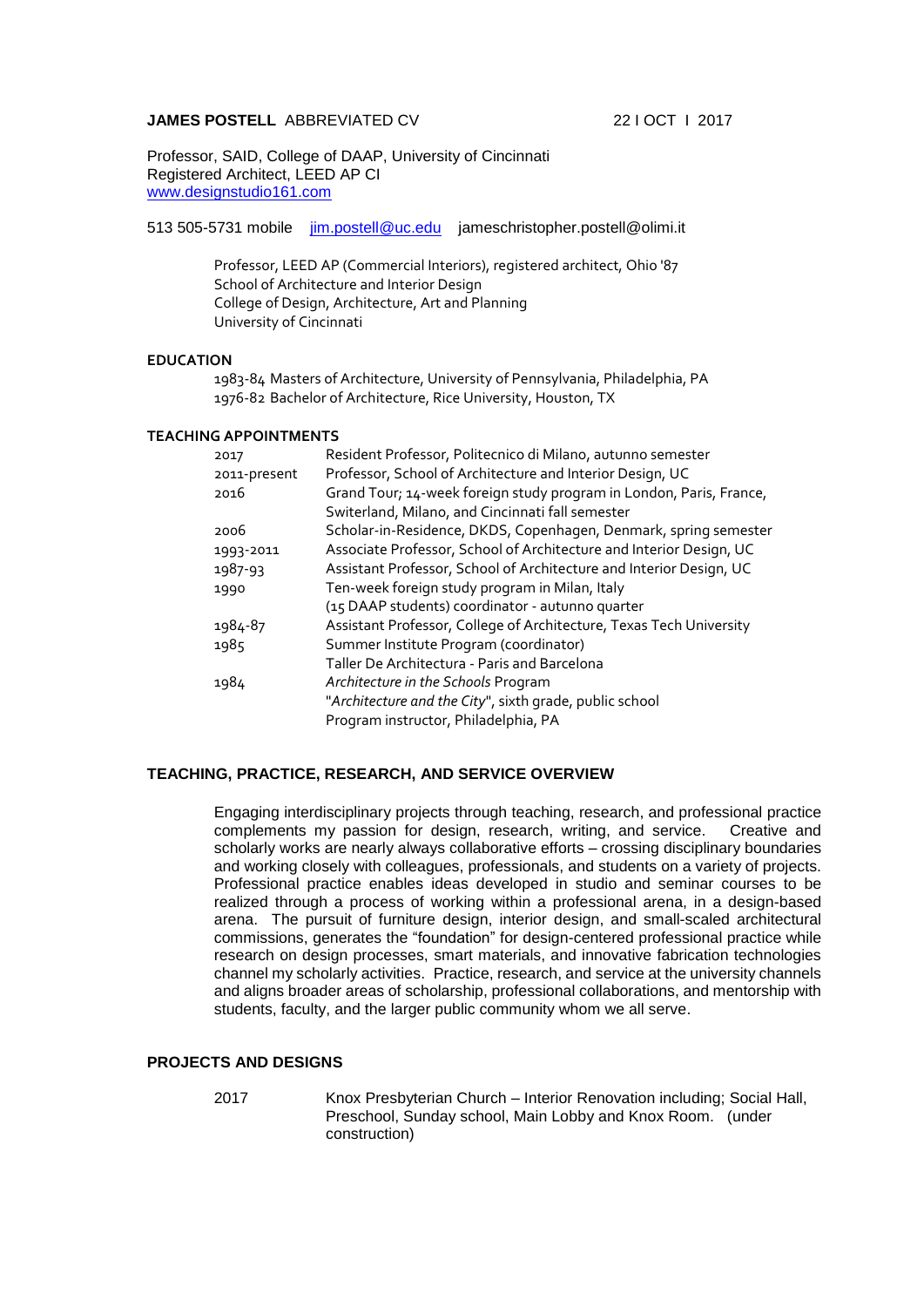| 2016    | Travelling Exhibit - Johnny Appleseed (John Chapman). Design and<br>fabrication of a 1000 sq. ft. traveling exhibit about the life and times of<br>John Chapman. Design and fabrication coordinated with undergraduate<br>and graduate SAID students, UC.                                                                                                                                                                                                              |
|---------|------------------------------------------------------------------------------------------------------------------------------------------------------------------------------------------------------------------------------------------------------------------------------------------------------------------------------------------------------------------------------------------------------------------------------------------------------------------------|
| 2015    | Two outdoor aluminum furniture collections for Plank and Hide (25<br>pieces). Marketed in Las Vegas and at the Merchandise Mart, Chicago<br>July, August 2015                                                                                                                                                                                                                                                                                                          |
| 2015    | Seven Hills Neighborhood Houses - Metrolab - a design-build graduate<br>studio transforming the lobby, hallway, conference room, and teen room<br>for SHNH.                                                                                                                                                                                                                                                                                                            |
| 2010-15 | Studio and Shop - 800 sq ft design-build renovation transforming a two-<br>story garage into a studio and shop. Structural collaboration with Tom<br>Bible, PE (95% completed)                                                                                                                                                                                                                                                                                         |
| 2014    | Completed a website for my professional practice along with my<br>teaching, research and professional work combined.<br>www.designstudio161.com                                                                                                                                                                                                                                                                                                                        |
| 2014    | PhD Lounge and Kitchenette Studio 6477 Metrolab - a design-build<br>graduate studio transforming an underutilized room in DAAP into a<br>lounge and kitchenette for SAID and SOP PhD students (Spring 2014)                                                                                                                                                                                                                                                            |
| 2014    | Material Resource Center - room 8220, DAAP. Millwork and Materials<br>seminar students designed, fabricated, and installed 8 storage units.                                                                                                                                                                                                                                                                                                                            |
| 2009    | Parson Residence - EnergyStar residence utilizing geo-thermal and<br>photovoltaic panels located in upstate New York. House and carriage<br>structure are located on ten-acres of a wooded site, overlooking Lake<br>Skaneateles. (the carriage structure, in collaboration with Tom Bible,<br>has been completed, main house is under construction)                                                                                                                   |
| 2005    | Wise Center - Wohl Chapel renovation - main chapel renovation and<br>design of liturgical furnishings, Ark, Torah reading table, Candle stand,<br>Ner Tamid, Bima, Scope of work includes interior design and all<br>liturgical furnishings. Collaboration with Professor David Lee Smith.<br>Construction and fabrication by Weberding woodworkers. Project<br>location; Cincinnati, OH. (completed August 2005) Cincinnati<br>Magazine's Interior Design Award 2006. |
| 2004    | Kitchen Renovation - Design / Build - scope of work includes demolition<br>of non-load bearing wall, pantry, eating area, cabinetry, tile floor, ceiling<br>soffits, and suspended monorail incandescent lighting.<br>Collaboration with Chris Magee, Eli Meiners, Greg Bleier, Steve<br>Wethington. Cincinnati, OH (completed 2004) Cincinnati Magazine's<br>Interior Design Award 2004.                                                                              |
| 2003    | Liturgical Furnishings: Sanctuary and Chancel renovation for Lakeside<br>Presbyterian Church - scope of work includes chancel furnishings,<br>Communion Table, Pulpit, Font, Suspended Cross, Lectern, & Chancel<br>Tables. Collaboration with Andrew Piaskowy Architects, Fort Mitchell,<br>KY. (Completed Sept. 2003).                                                                                                                                               |
| 2003    | Greater Cincinnati Basketball Hall of Fame – coordination and<br>development of a schematic design for the GCBHF, located downtown<br>Cincinnati at Sawyer Point. Collaborative design effort with the<br>Cincinnati Recreation Commission (CRC), Greater Cincinnati Basketball                                                                                                                                                                                        |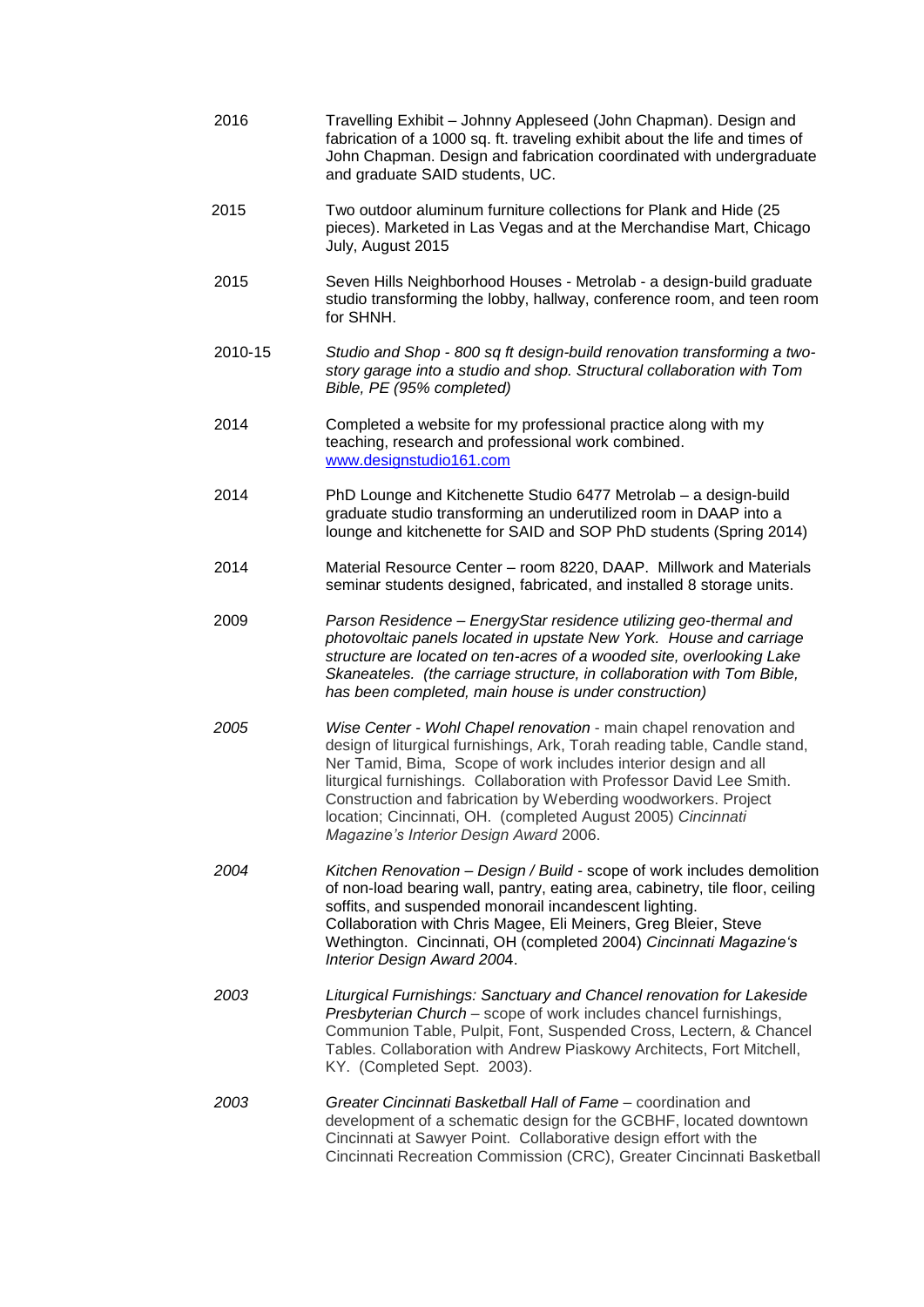|      | Hall of Fame Board (GCBHF), and the University of Cincinnati DAAP /<br>SAID students and faculty. Cincinnati, OH.                                                                                                                                                                                                                                 |
|------|---------------------------------------------------------------------------------------------------------------------------------------------------------------------------------------------------------------------------------------------------------------------------------------------------------------------------------------------------|
| 2003 | Alverno Salon and Spa - 3000 sq. ft. concept salon – massage rooms,<br>pedicure, facial, manicure, hair styling, sales and waiting area. Scope<br>of work includes custom furnishings, lighting, all interior and exterior<br>work - Delhi, OH (completed September 2003, AIA Merit award,<br>Cincinnati Magazine's Interior Design Award, 2004). |
| 2001 | Indian Creek Family Medical Center - Interior design for a new family<br>medical center @3500 sq.ft. Oxford, OH. (Completed June 2001)                                                                                                                                                                                                            |

# **EXHIBITIONS**

European Grand Tour: REED Gallery exhibit - 600 sketches, 12 case studies, 15 thesis studio projects by 15 fourth year architecture and interior design students. 8 week foreign study; London, Paris, France, Switzerland, and Milano August-October 2016.

"DAAP Faculty Show", 6 case good pieces and a presentation of Wohl Chapel renovation at Wise Center, REED Art Gallery, DAAP (Oct. - Nov. 2007)

*Elevations - Pedestal Designs*: A collaborative exhibit involving pedestal designs and working prototypes by SAID and SOD students. In collaboration with Soo-Shin Choi, Professor of Industrial Design and Anne Timpano, DAAP Galleries Director. The Meyer Gallery, UC April 2005.

"DAAP Faculty Show", Jimmy's Buffet, - Meyers Art Gallery (Oct. - Nov. 2005)

*"Liner Notes"* A collaborative gallery exhibit highlighting twenty local artists, designers, architects, musicians, and crafts persons with focus upon presenting various working, collaborative, and creative processes. Curated and participated in the gallery exhibit. Edited a 128 pg. gallery booklet entitled; "Liner Notes – Processes in Creative Works", published by The Graphic Wire. *The exhibit received an unsolicited design award of \$2,500 and recognition from the Apply Valley Corporation, based upon unannounced visits to 50 gallery and museum exhibitions throughout the country in the year 2004-05.*

# **AWARDS**

Apple Valley Foundation – Curatorial Excellence Award" \$2,500 given in recognition of Liner Notes: Processes in Creative Work. The Foundation reviewed over 50 exhibitions ranging from Dallas to Chicago, Miami and Cincinnati during the course of a year and Liner Notes was the only one selected for this prize.

Cincinnati Annual Interior Design Award winner for Wise Chapel, 2006

Cincinnati Annual Interior Design Award winner for Alverno Salon and Spa, 2004

Cincinnati Annual Interior Design Award winner for Kitchen renovation, 2004

Merit Award – AIA Built-Work category, for Alverno Salon and Spa. Cincinnati Design Awards 2003

First Place Award – recognizing the urban forested lumber bench designs that were fabricated and installed in Roselawn Park by DAAP students. Coordinated through the Contemporary Furniture Design Seminar. Keep Cincinnati Beautiful award. - presented in October 2004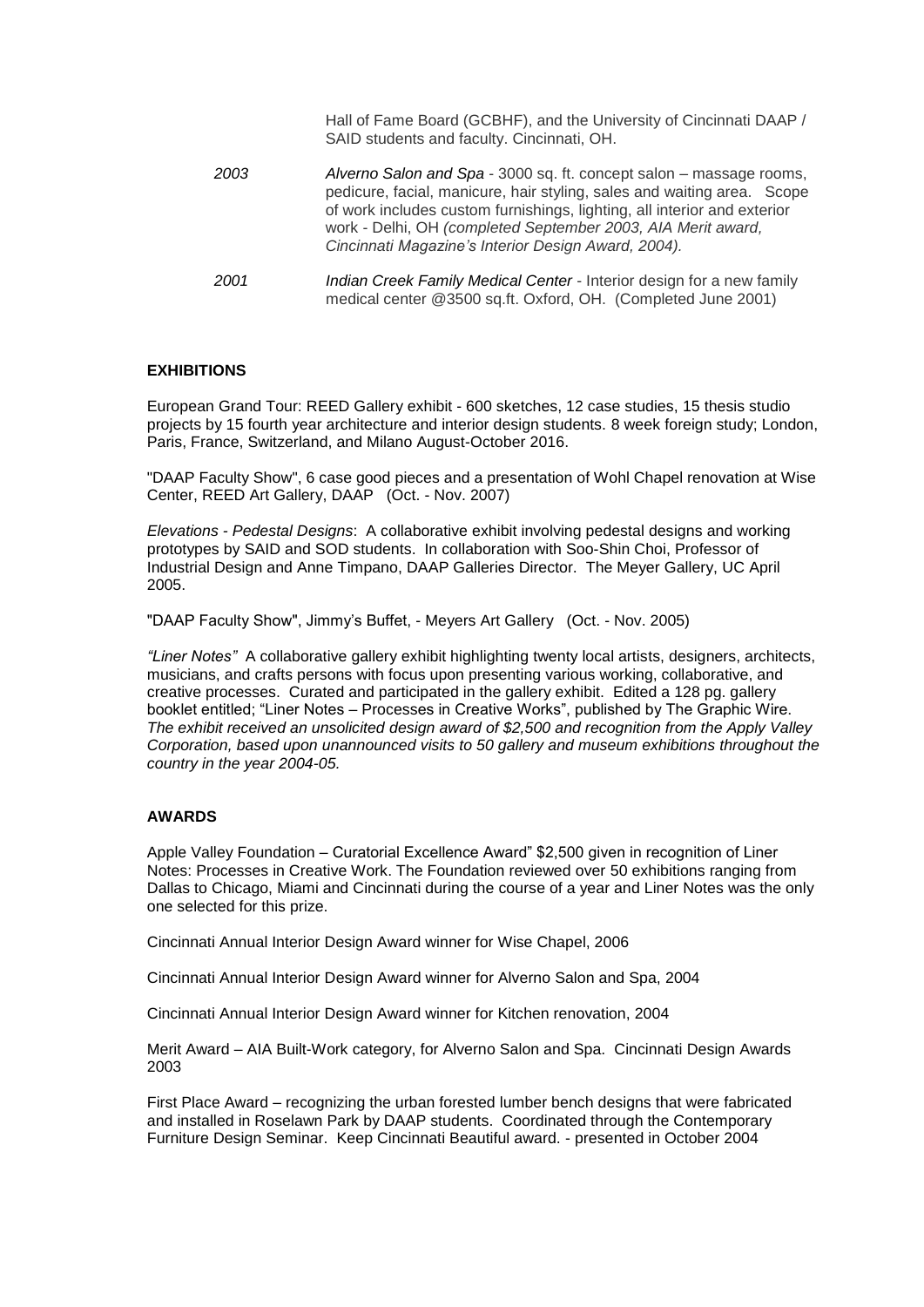South Florida's Outstanding Construction award for Holy Cross Chapel – Fort Lauderdale, FL, 2001

IIDA Award presented to Anthony Hayek Associates for Holy Family Church, Poland, OH (1999) Liturgical furniture designed by James Postell, fabricated by Contract Fixtures Inc.

# **PROFESSIONAL PRACTICE**

*www.designstudio161.com 2010-present* **James Postell Architect** Ergonomic consultation for *Projetech, INC*. 1993-96

**SCHOLARSHIP** (Papers, Workshops and Presentations)

#### *Papers:*

"Social and Liturgical Reform" - Presented paper at Sacred Spaces Symposium, Ball State University September 19 - 21, 1999

"Sacred Places" - paper presentation at the 27th Environmental Design Research Association, Salt Lake City, UT, June, 1996.

#### **WORKSHOPS and PRESENTATIONS**

"Furniture Design" - Florida State University Tallahassee Florida, April 2008.

"Reading Between the Lines" - Lecture and workshop *Social and Cultural Stories* - based on phenomenological recording of the spatial layout and physical design of furnishings and their surrounding space, Enrichment Week 2000, College of Architecture & Planning - Ball State University April 5-7, 2000.

# *PUBLICATIONS:*

- 2015 *Furniture Design 2nd ed.* translated into Chinese by PHEI, published 2015).
- 2012 *Furniture Design 2nd ed.* a comprehensive and extensive survey textbook on furniture design. Published by John Wiley and Sons, 380 pgs.
- 2011 *Materiality and Interior Construction - a 400 pg. textbook and resource on materials and materiality used to make interior spaces. Co-authored with Nancy Gesimondo, contracted with John Wiley and Sons, (manuscript complete, submitted, and in production at Wiley for publication, 2011.)*
- 2007 *Furniture Design* a comprehensive and extensive survey textbook on furniture design. Published by John Wiley and Sons, 380 pgs. (Contracted and translated into Korean, 2009) (Requested second edition w/ color, initiated September, 2010)
- *2005 Liner Notes* 120 pp. booklet documenting the creative, working processes of 21 artists and designers. Published by *The Graphic Wire*, 2005.
- 1993 "Post-occupancy evaluation feedback: Making the office work", co-authored with Dr. W. Preiser. Office Journal 7, fall, 1993.

# *CITATIONS:*

Becoming an Interior Designer 4<sup>th</sup> Edition 4 **4** projects cited throughout the book –